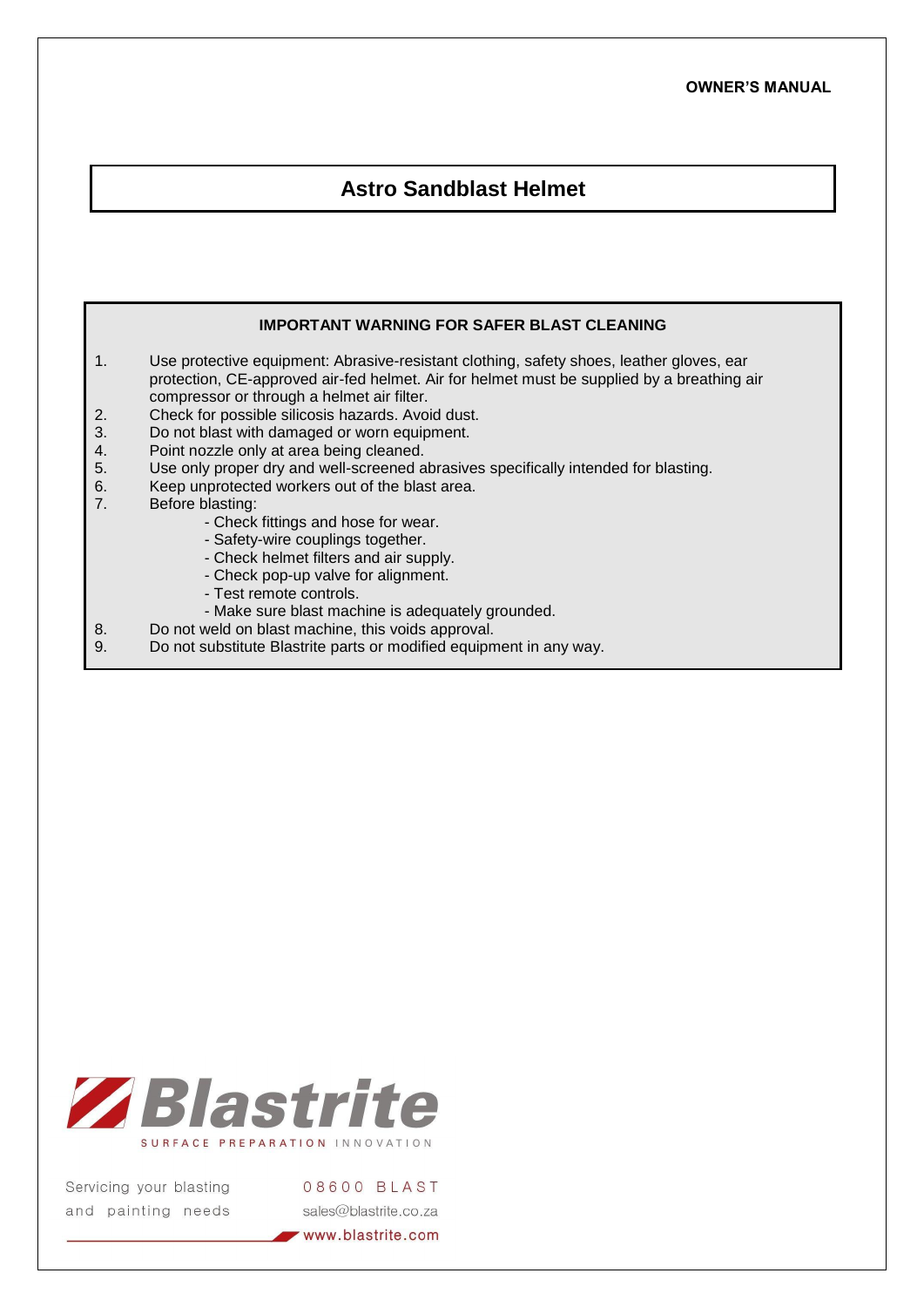#### **INTRODUCTION**

The ASTRO compressed airline breathing helmet EN271 is specifically designed for use during Abrasive Blasting.

The ASTRO has been designed for use in atmospheres NOT IMMEDIATELY DANGEROUS TO LlFE OR HEALTH, and from which a user can escape without the aid of the breathing helmet, or that do not exceed concentrations allowed by Government regulations and recommendations.

The ASTRO is tested and approved to EN 271: 1995 to provide respiratory protection in abrasive blasting applications and is CE approved.

The cape is designed to protect the wearer's upper body from rebounding abrasive. The ASTRO provides an assigned Protection Factor at APF *1000.* Due to the high noise levels during abrasive blasting hearing protection must always be worn.

## **COMPRESSED AIRLINE BREATHING HELMET COMPONENT CONCEPT**

The ASTRO compressed airline breathing helmet consists of three main components:

- HELMET ASSEMBLY
- BREATHING TUBE ASSEMBLY and
- AIR SUPPLY HOSE illustrated in Fig. 1.1.

All three components must be present and properly assembled to constitute a complete EN271 approved Compressed Airline Breathing Helmet.

#### **Fig. 1.1**



#### **! WARNING !**

FAILURE TO USE APPROVED ASTRO PARTS and components voids the approval of the entire helmet assembly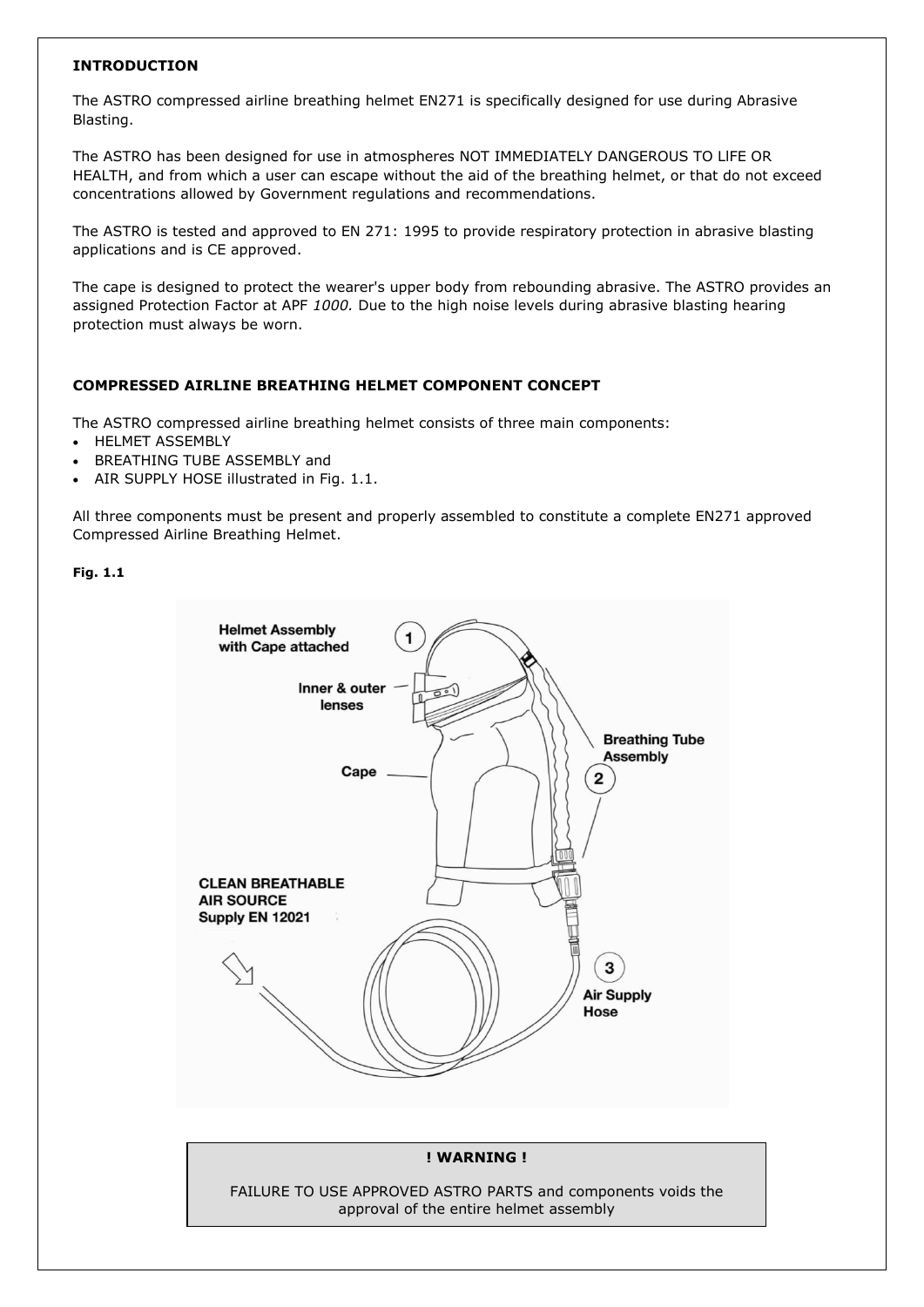#### **! WARNING !**

Do not use this helmet until you have been trained in the helmet use, maintenance and limitations by a qualified individual (appointed by your employer) who has extensive knowledge of the ASTRO.

Before using this helmet ensure your employer has determined that airborne contaminant concentrations do not exceed those allowed by Government regulations and recommendations for a compressed air line breathing helmet. It is required that the employer measures and monitors airborne contaminant levels in the work area. The ASTRO is not designed for use in flammable atmospheres.

#### **DO NOT WEAR this helmet if any of the following conditions exist:**

- Atmosphere is immediately dangerous to your life or health
- You CAN NOT escape without the aid of the helmet
- Atmosphere contains less than 19.5% oxygen
- Work area is poorly ventilated
- Contaminants are in excess of regulations or recommendations
- Radiation exists in the work area, or materials are Radioactive

Do not modify or alter this helmet. Use only approved ASTRO components and replacement parts. The use of non approved parts voids the EN 271 approval of the entire helmet assembly.

Inspect all components of the helmet daily for signs of damage or wear and tear that may reduce the level of protection originally provided.

Improper use of this helmet may cause injury or death. Improper use may also cause life threatening delayed lung diseases such as silicosis, pneumoconiosis or asbestosis.

This helmet, when properly fitted and used, significantly reduces but does not completely eliminate the breathing of contaminates by the helmet wearer.

BE CERTAIN your employer has determined that the breathing air source provides at least EN 12021 breathable air. The helmet must be supplied with clean filtered breathing air at all times.

DO NOT connect the helmet's air supply hose to nitrogen, toxic gases, inert gases, oxygen, oxygen enriched or other unbeatable non EN 12021 air sources. Check the air source before using the helmet. This helmet is not designed for use with mobile air supply systems i.e. cylinders. Failure to connect the supply hose to the proper air source could result in serious injury or death.

#### **LEAVE WORK AREA IMMEDIATELY IF:**

- Any helmet components become damaged

- Airflow stops or slows down (as shown in Figs 2.1 and 2.2) breathing becomes difficult
- You become dizzy, nauseous, too hot, too cold or ill
- Vision is impaired

DO NOT wear this helmet if the ambient usage temperature is below -10°C or above +60°C. Moisture content of breathable air should be controlled when the helmet is to be used in temperatures below 4°C to avoid freezing the helmet.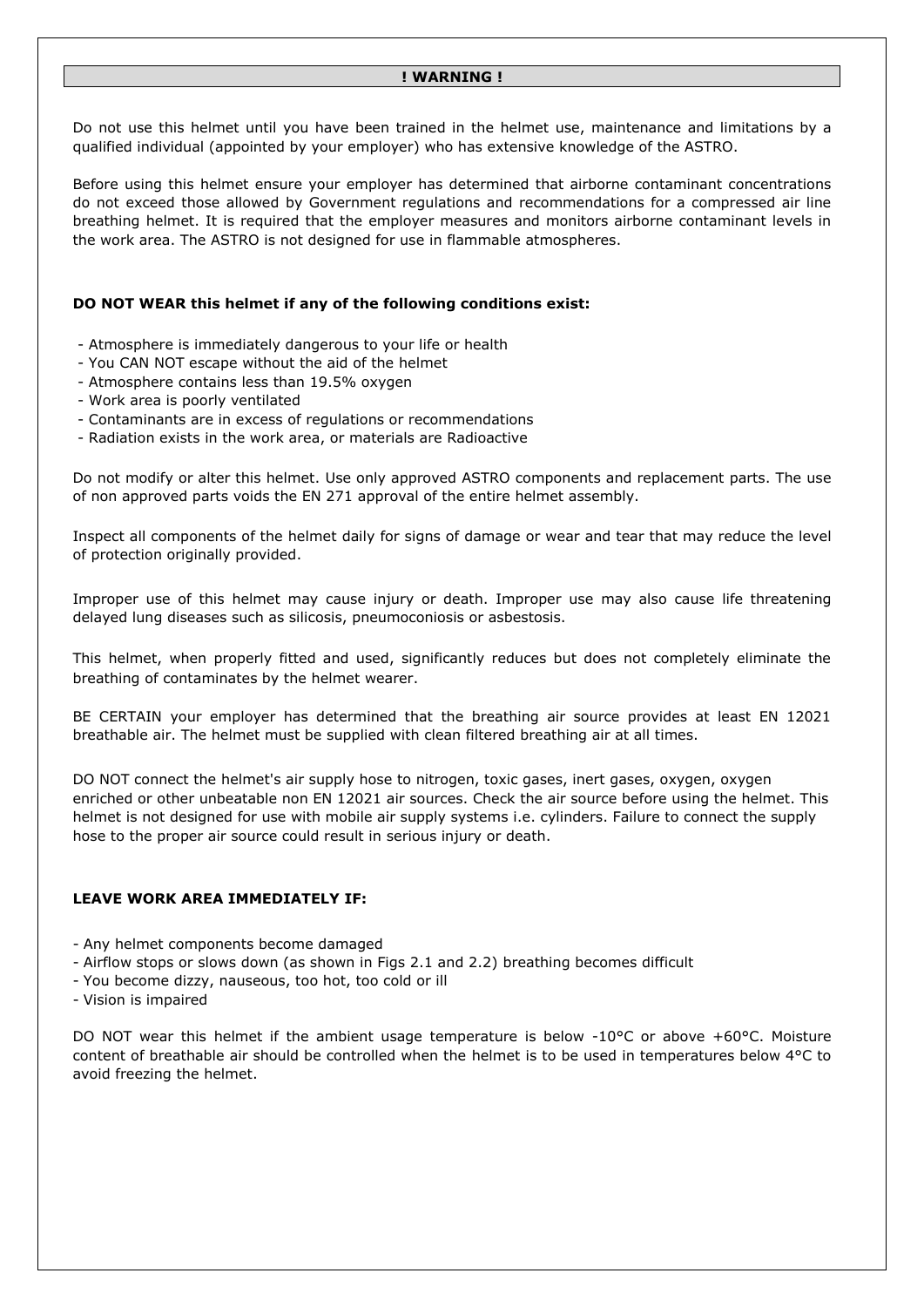# **OPERATION**

## **AIR QUALITY**

This helmet must be supplied with clean breathable air, to EN 12021 or better, at all times. The ASTRO does not purify air or filter contaminants. Breathable air must be supplied to the point of attachment of the approved Blastrite air supply hose.

Supplied breathing air must **at** *least* meet the requirements for EN 12021.

#### **AIR SOURCE**

Locate the air source in a clean air environment, always use a filter on the inlet of your air source. Do not park vehicles beside your air inlet as this will cause carbon monoxide to be drawn into your air supply. Use suitable after coolers / dryers with filters and **carbon monoxide alarms** to assure clean breathable air is supplied at all times.

The air should be regularly sampled to ensure that it meets EN 12021 requirements.

#### **AIR SUPPLY HOSE AND FITTINGS**

Approved ASTRO air supply hoses must be used between the point of attachment and the helmet breathing air connection at the wearer's belt. Approved Blastrite quick disconnect fittings must be used to connect the hose lengths together. The hose sections must be within the approved length and the amount of sections must be within the number specified in the Breathing Air Pressure Table (see below). The Breathing Air Supply Hose has a working pressure of 7 bar.

#### **BREATHING AIR PRESSURE**

The air pressure must be continually monitored at the point of attachment while the air is flowing to the helmet. Air pressure must be read from a reliable pressure gauge whilst the helmet has air flowing through it.

#### **! WARNING !**

Failure to supply the helmet with the minimum required pressure at the point of attachment for the length of air supply hose used could result in contaminants, being inhaled as the pressure in the helmet may become negative due to peak inhalation flow when working at very high work rates.

#### **BREATHING AIR PRESSURE TABLE**

This table lists air pressure ranges needed to provide the ASTRO with the volume of air that falls within the required range of 170-250 ltr/min according to the EN 271 approval.

#### **Make sure you understand the table below, before using the helmet.**

|                                         |                                          |                                  |                                     | Э                                |                                              |
|-----------------------------------------|------------------------------------------|----------------------------------|-------------------------------------|----------------------------------|----------------------------------------------|
| <b>Air Source</b>                       | <b>Breathing Tube</b><br><b>Assembly</b> | <b>Air Supply</b><br><b>Hose</b> | <b>Supply Hose</b><br>Length (mtr.) | <b>Max Number</b><br>of Sections | <b>Pressure</b><br>Range(bar)                |
| Portable or<br>Stationary<br>Compressor | <b>Flow Control</b><br>Valve             | 3/8" air Supply<br>Hose          | 10<br>20<br>30<br>40<br>50<br>60    |                                  | 1.30<br>1.45<br>1.50<br>1.65<br>1.75<br>1.90 |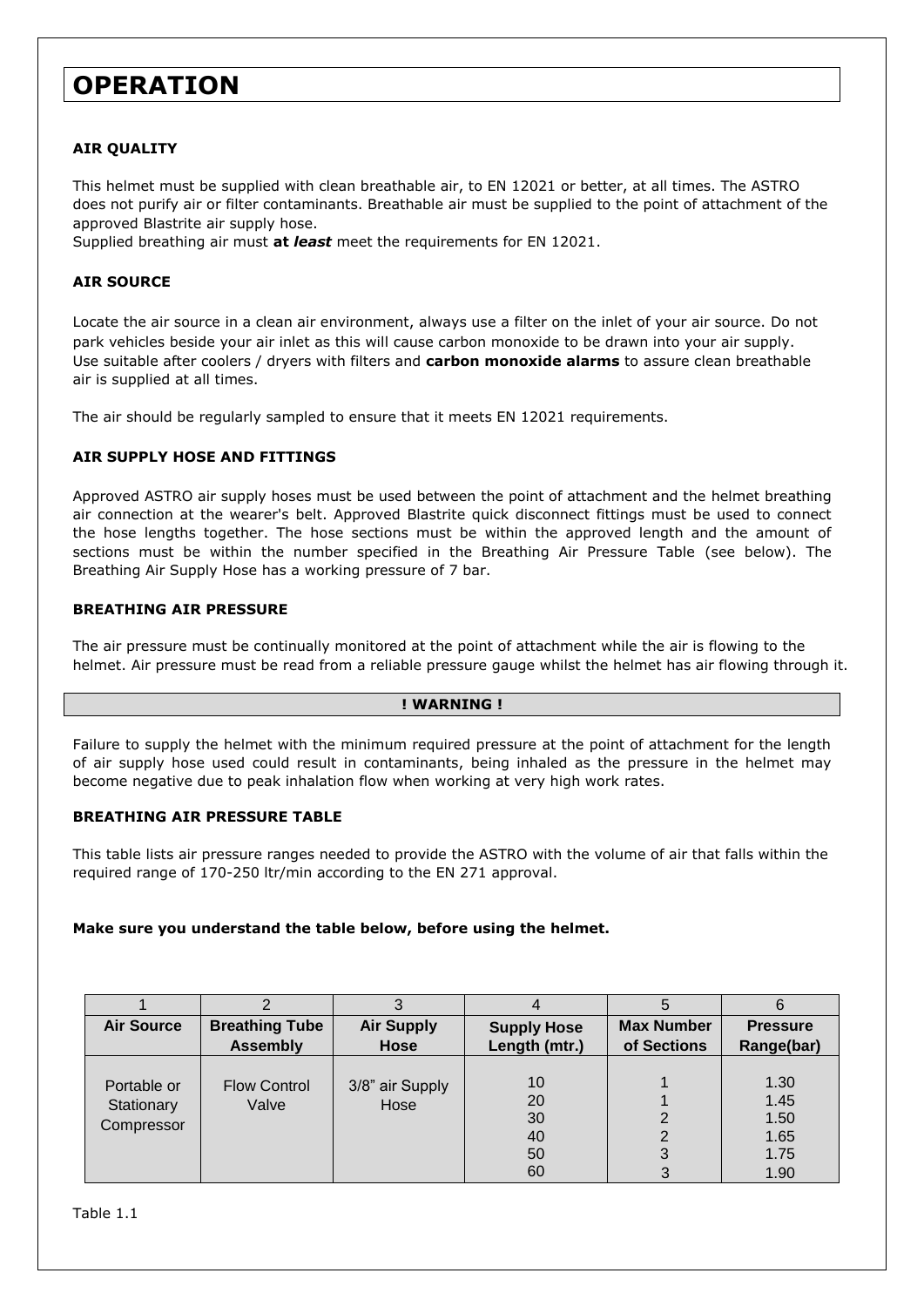Set the air pressure at the point of attachment to the pressure setting specified in column 6 for your breathing tube assembly, hose length and amount of hose sections. Make sure the air is flowing through your helmet and the flow control valve is in the MIN (closed) position as in Fig. 3.2 when setting the pressure.

#### **! WARNING !**

DO NOT SET THE AIR PRESSURE WITH THE FLOW CONTROL VALVE IN THE **MAX.** POSITION **(OPEN)**, AS THIS INCREASES NOISE LEVELS.

#### **! WARNING !**

ALWAYS WEAR EARPLUGS WHEN WEARING THIS HELMET.

#### **LOW FLOW INDICATOR**



**! WARNING !**

Do not wear the helmet if the indicator float is not visible as airflow is below 170 ltrs./min. (Fig. 2.2).

#### **AIR FLOW CONTROL VALVE**

Air flowing into the helmet is controlled by using the Flow Control Valve as shown below.



**Note:** The low flow indicator should be in position of Fig 2.1 when the Flow Control Valve is closed as in Fig 3.2 and pressures are set in accordance with the table on page 6.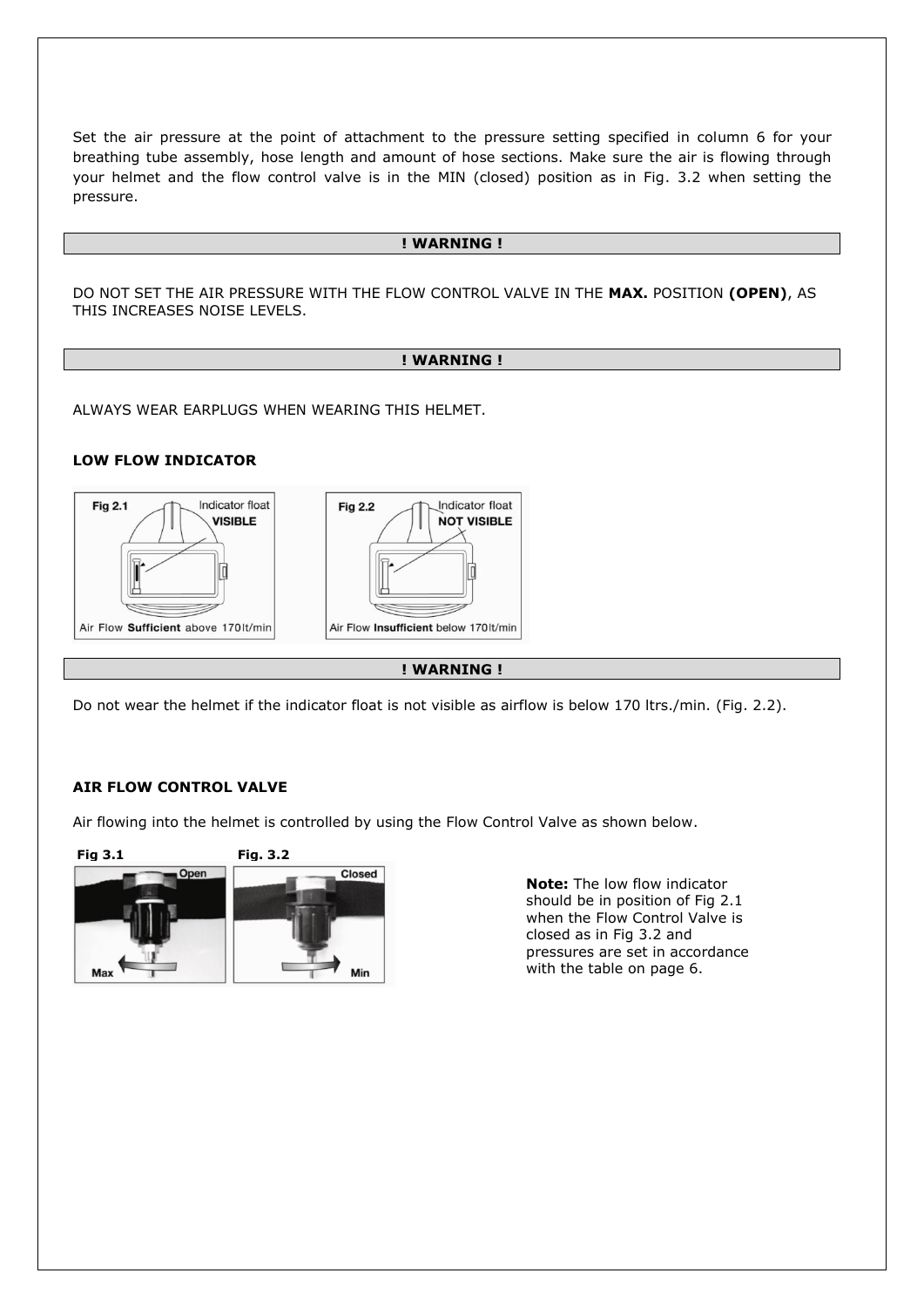#### **LENSES**

Always make sure that an approved ASTRO inner lens is securely fitted into the window frame gasket. Proceed fitting lenses as Fig 4.1, Fig 4.2 and Fig. 4.3.





first, then slowly roll the gasket and push past the locating over the sides of the lens, working towards the other end

Place one end into the gasket Place the lens into the visor ribs.



**Closing Visor** 

Fold the visor across the front of the helmet and lock the strap tightly over the side cleat.

**Fig 4.1 Fig 4.2 Fig 4.3**

## **! WARNING !**

Do not use this helmet without the inner lens in place**.**

## **SETTING UP**



First screw the breating hose onto the helmet.



Screw the loose running nut onto the Flow Control Valve.



Take the quick disconnect fitting on the Air Supply Hose and push onto the tail of the Flow Control Valve.



Connect the Air Supply Hose Tail to the Blastrite helmet air filter supplying EN 12021 grade air.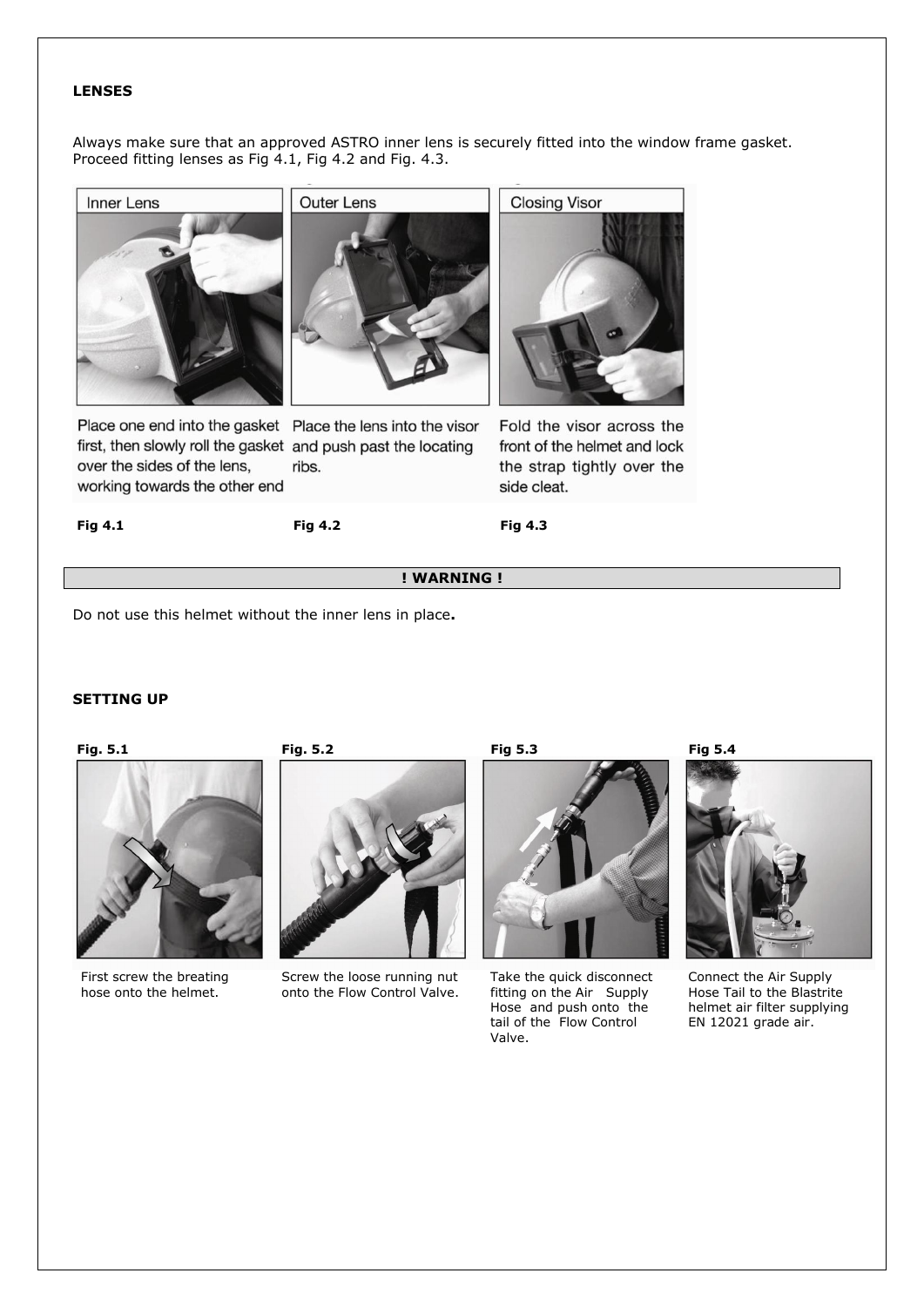#### **HEAD HARNESS**

To adjust the head harness first unclip the locating pegs, then slide the band in or out to the desired size. Note: slide inwards to reduce the size (more suitable for smaller heads) as shown in Fig 6.1. Once the desired size is obtained, clip the locating pegs back together.







**Fig 7.1**

#### **PUTTING THE HELMET ON**

Hold the helmet in front of you, holding the inner bib collar open. Lift the helmet and place it on your head as shown in Fig 7.1, making sure the head harness fits securely.

#### **FITTING THE CAPE AND BELT**



Once the helmet is fitted comfortably on your head, straighten the cape down at the front and the back.



Screw the loose running nut onto the Flow Control Valve.



Now bring both buckles together at the front and push them until you hear a click. Pull the tab to tension the belt to your requirements.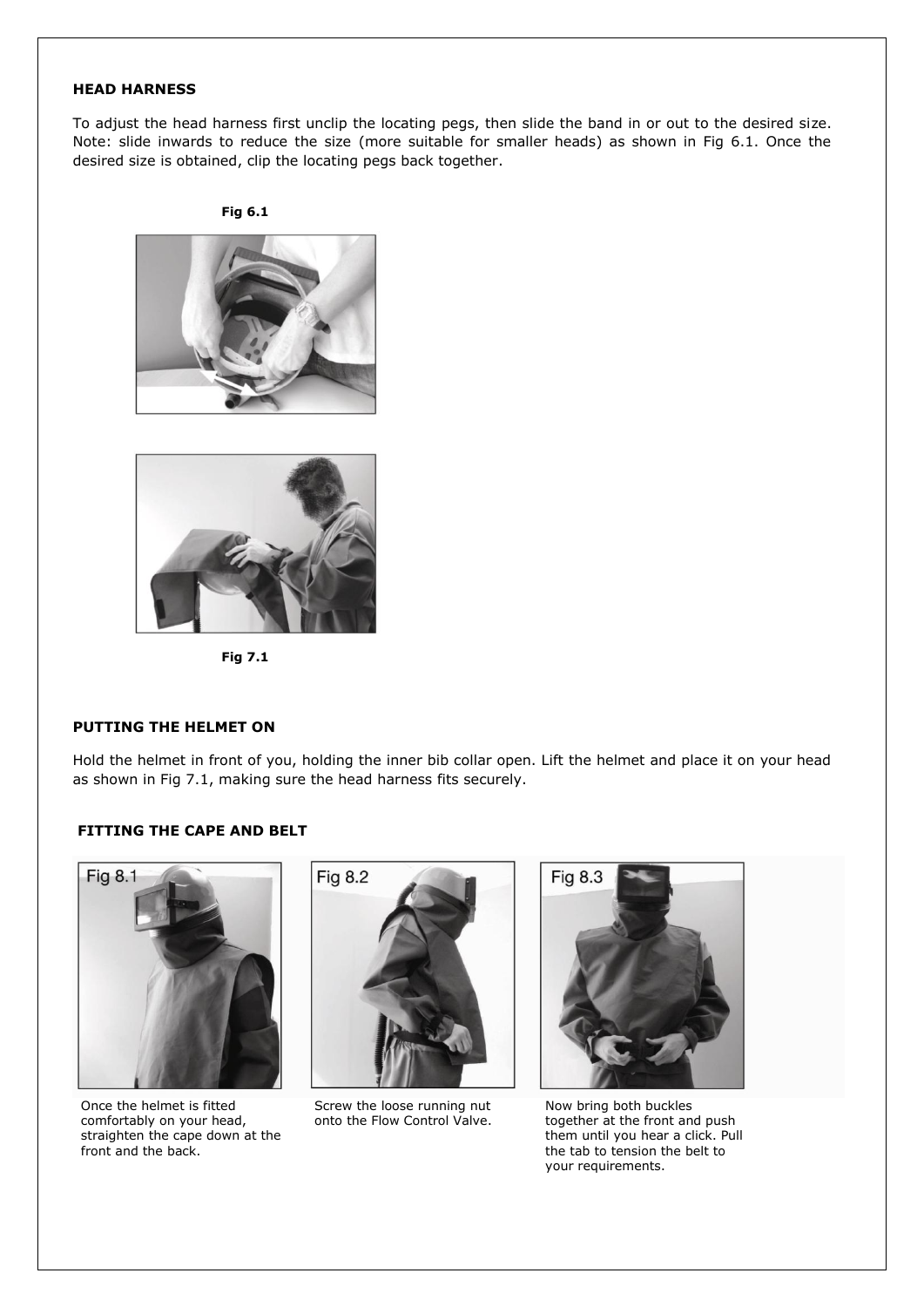#### **ADJUSTING THE AIRFLOW**

Now the helmet is fully fitted and the belt tightened, adjust the airflow into the helmet with the Flow Control Valve adjustment barrel (see Fig 3.1).

Again check the air pressure at the source to make sure it is still in accordance with Table 1.1.

**Fig 9.1**



## **! WARNING !**

#### **Do not adjust the air pressure at the point of attachment after you open the flow control valve to the MAX. Position.**

#### **DOFFING YOUR HELMET**

To remove the helmet, first exit the working area and reverse the above procedures.

#### **! WARNING !**

NEVER remove your helmet when working in the working area.

#### **INSPECTION, CLEANING AND STORAGE**

The ASTRO Compressed Air line Breathing Helmet has a limited service life, therefore a regular inspection and replacement programme must be conducted. Certain parts such as ranges must be replaced frequently.

All components of this helmet assembly should be inspected for damage or wear and tear before use. Replace worn or damaged parts immediately. USE ONLY **APPROVED ASTRO PARTS.** Refer to the parts list tor the correct part numbers.

#### **!WARNING!**

DO NOT CLEAN RESPIRATOR WITH VOLATILE CHEMICALS.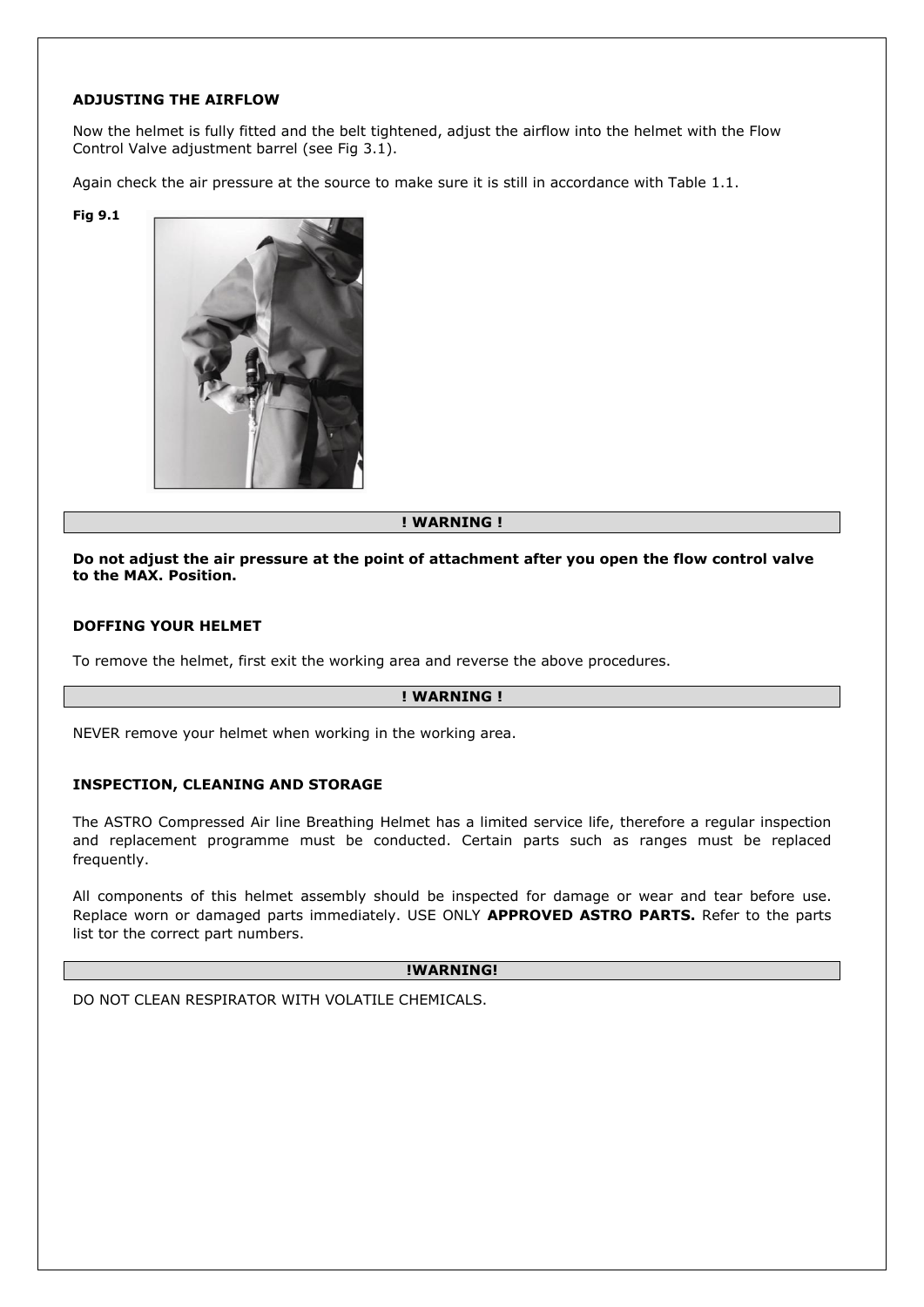#### **REMOVING THE CAPE**

First remove the cape cover band to reveal the tour press studs. The cape can then easily be removed by undoing the tour press studs.

#### **Fig 10.1**



## **INSPECTING THE HELMET**

Having removed the cape, wipe out the inside of the helmet with a soft cloth and mild detergent. Check the inside tor cracks in the shell.



#### **INNER LENS AND GASKET**

Make sure the window frame gasket is securely fitted into the helmet with no cracks or tears in the seal. Check that the inner lens is correctly fitted into the gasket. When necessary replace lenses as in Fig 4.1 and 4.2.



## **BREATHING TUBE ASSEMBLY:**

Inspect the breathing tube for cracks, tears or excessive wear. Check that the fittings are secured into the cuffs tightly, not allowing any air leaks.

Replace the hose as soon as any signs of damage or excessive wear become evident. Do not remove the foam that is inside the breathing tube as this is a critical component.

#### **! WARNING !**

Air leaks will cause a drop in air flow through the helmet resulting in less protection from contaminants.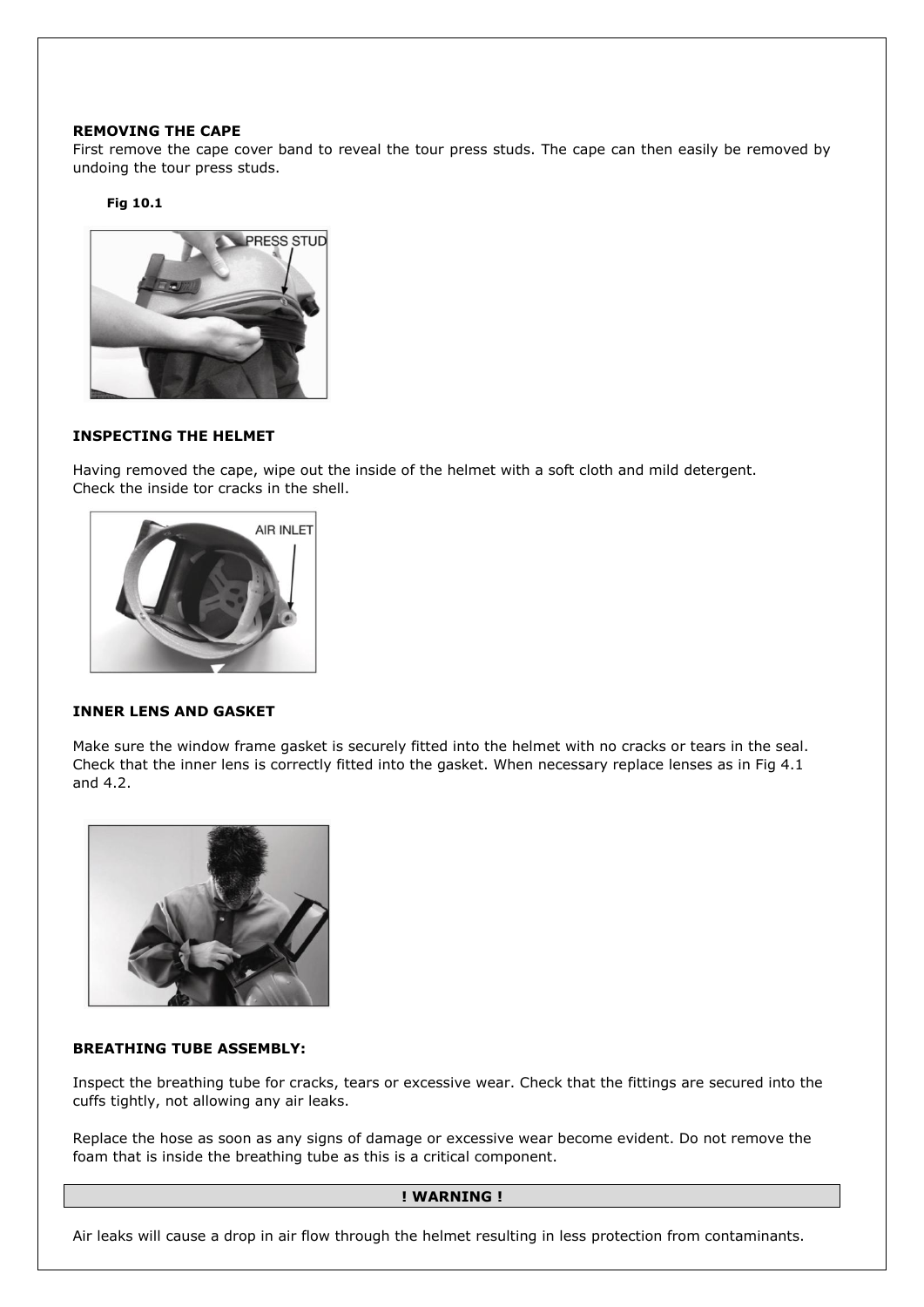## **BLASTRITE AIR SUPPLY HOSE**

The air supply hoses should be inspected for:

- 1. Cuts or tears
- 2. Cracks or signs of perishing
- 3. Blisters or weak points
- 4. Abrasive wear
- 5. Ferrules firmly crimped in place
- 6. Quick disconnect couplers do not move in the hose or are not worn, remove any dirt inside couplings with a duster gun.

USE ONLY HOSES APPROVED FOR USE WITH THIS HELMET.

#### **STORAGE**

After the helmet components have been cleaned and inspected, place them in a plastic bag or an airtight container. Store all parts away from excessive heat, dust, cold, moisture or harmful chemicals. After use hang the helmet up by the hand strap, this will help keep the inside of the helmet free of contaminants.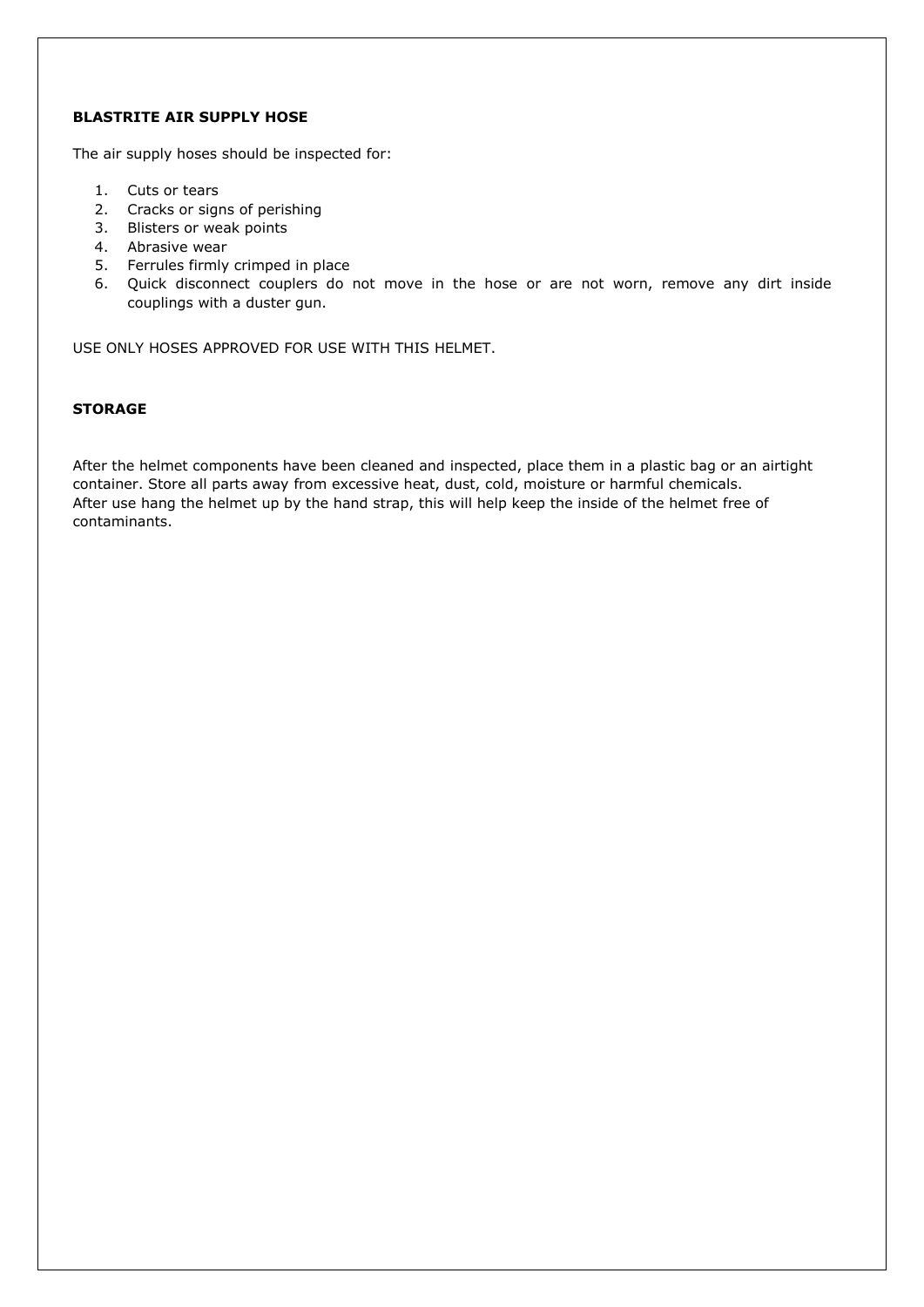| Item                                                                                           | Part Nr.                                                                                                                            | <b>MODEL</b>          | <b>DESCRIPTION</b>                                                                                                                                                                                                                                                                                  |
|------------------------------------------------------------------------------------------------|-------------------------------------------------------------------------------------------------------------------------------------|-----------------------|-----------------------------------------------------------------------------------------------------------------------------------------------------------------------------------------------------------------------------------------------------------------------------------------------------|
|                                                                                                | 02-800CE                                                                                                                            | <b>ASTRO</b>          | AIR SUPPLIED BLAST HELMET, COMPLETE<br>incl. helmet assembly, breathing tube assembly<br>and air supply hose. CE-approved.                                                                                                                                                                          |
|                                                                                                |                                                                                                                                     |                       | <b>SPARE PARTS FOR ASTRO BLAST HELMET:</b>                                                                                                                                                                                                                                                          |
| 01)<br>02)<br>03)<br>04)<br>05)<br>06)<br>07)<br>08)<br>09)<br>10)<br>11)<br>12)<br>13)<br>14) | 46003<br>46004<br>46005<br>46006<br>46007<br>46008<br>46009<br>46010<br>46011<br>46012<br>46013<br>46014<br>46015<br>46016<br>46017 |                       | Visor<br>Visor strap<br>Cleat<br>Gasket seal<br>Suspension clips (set of 4)<br>Head suspension<br>Inner lens (set of 10)<br>Outer lens (set of 50)<br>Cape cover band<br>Cape - nylon (Standard)<br>Cape - leather<br>Breathing tube<br>Air inlet assembly<br>Flow control valve<br>Belt and buckle |
|                                                                                                |                                                                                                                                     |                       | 12                                                                                                                                                                                                                                                                                                  |
|                                                                                                |                                                                                                                                     | 8<br>7<br>4<br>ı<br>6 | ග<br>$\overline{\ln(\ln(\ln(\frac{1}{2})))}$<br>3<br>11<br>2                                                                                                                                                                                                                                        |
|                                                                                                |                                                                                                                                     | 9                     |                                                                                                                                                                                                                                                                                                     |
|                                                                                                |                                                                                                                                     |                       | 13                                                                                                                                                                                                                                                                                                  |
|                                                                                                |                                                                                                                                     | 10                    |                                                                                                                                                                                                                                                                                                     |
|                                                                                                |                                                                                                                                     |                       | 14                                                                                                                                                                                                                                                                                                  |